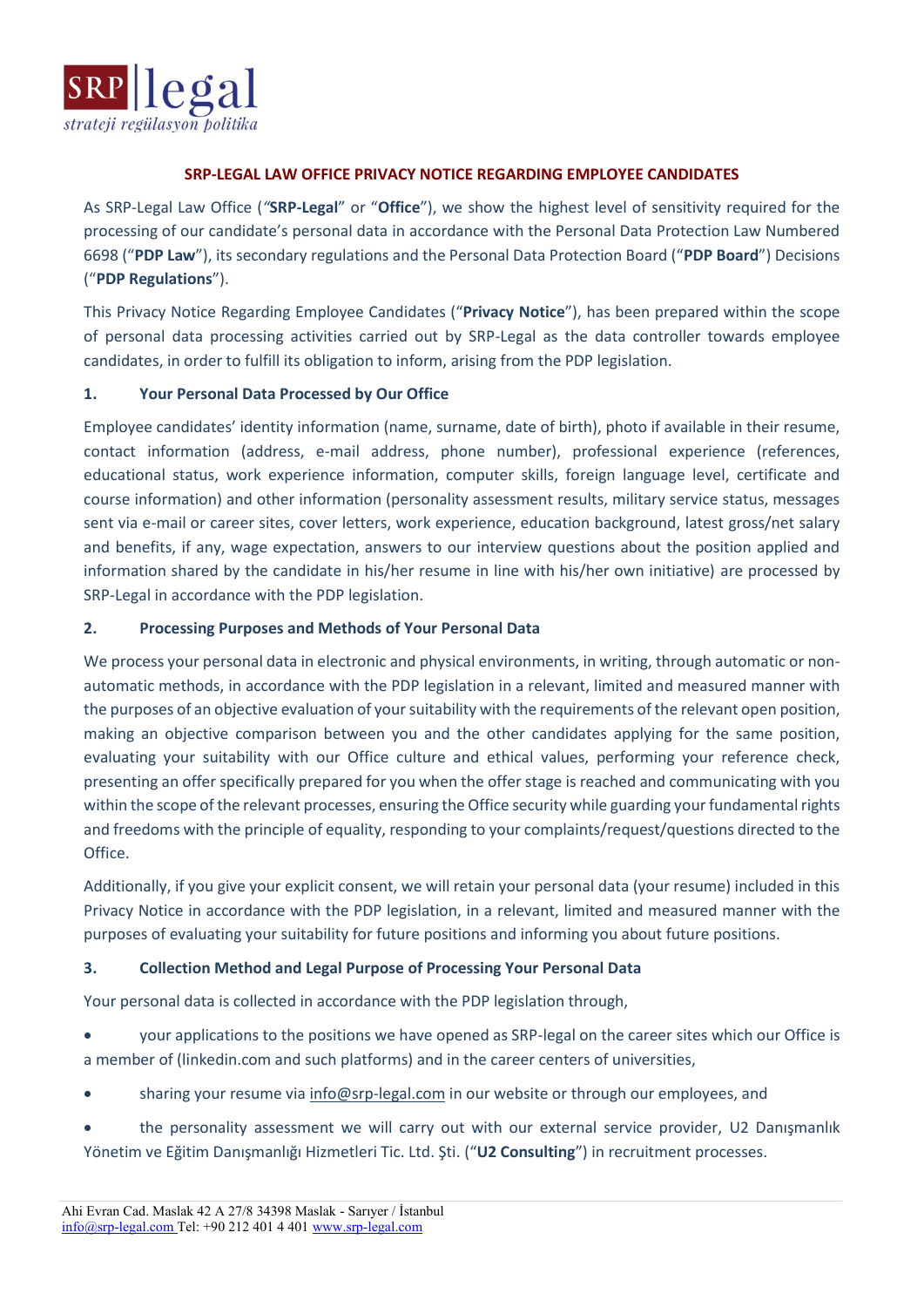

Your personal data collected through the aforementioned methods are processed based on the evaluation processes that are carried out as the first stage of execution of employment contracts.

Provided that you have given explicit consent, your resume will be retained to be evaluated within the scope of possible future positions, if our assessment is negative for the position you have applied for.

SRP-Legal undertakes that your personal data will not be processed without obtaining explicit consent, except for the purposes listed above.

In any case, your personal data mentioned above will be transferred abroad, upon your explicit consent, within the scope of the operation of the servers and the infrastructure systems of our external service providers abroad.

# **4. Sharing of Your Personal Data with Third Parties**

The private legal entities, whom we share the personal data of our employee candidates, are obligated to process your personal data in connection and limited with the purpose of sharing unless the PDP law stipulates otherwise, and protect your personal data, in accordance with the contracts they executed with SRP-Legal; and are under the supervision of SRP-Legal within the scope of their data processing activity.

### **4.1. Domestic Sharing**

We share your personal data mentioned below in accordance with the PDP legislation:

• Your data collected within the scope of the personality assessment, your identity and contact information are shared with U2 Consultancy, the external service provider, for the purpose of the implementation of the assessment,

• Your personal data collected within the scope of recruitment process is shared, if necessary, with official authorities, organizations and judicial authorities in order to fulfill our legal responsibilities and obligations.

#### **4.2 Cross-border Sharing**

Your personal data which is transferred within the scope of the personality assessment mentioned in the article 4.1. above are retained on the secure servers of U2 Consulting that are placed out of Turkey, in accordance with your explicit consent.

#### **5. Protection, Retention and Destruction of Your Personal Data**

SRP-Legal has a significant awareness for personal data security and protection of privacy, as these being among its areas of expertise. Accordingly, our Office protects, retains and destroys your personal data, ensuring its security in line with the PDP legislation.

SRP-Legal takes all necessary technical and administrative measures in accordance with the PDP legislation to prevent unauthorized access, incorrect processing, disclosure, alteration/erasure for unlawful reasons, and to ensure the protection and security of the personal data of our employee candidates.

For the candidates who are recruited, the personal data collected within the recruitment process are retained during the term of the employment contract and for 10 years after the termination of contract; for the candidates who are not recruited, the retaining period is for 1 year in line with the explicit consent of the candidates, for the purpose of evaluating the suitability of the candidates for future positions, and in any case